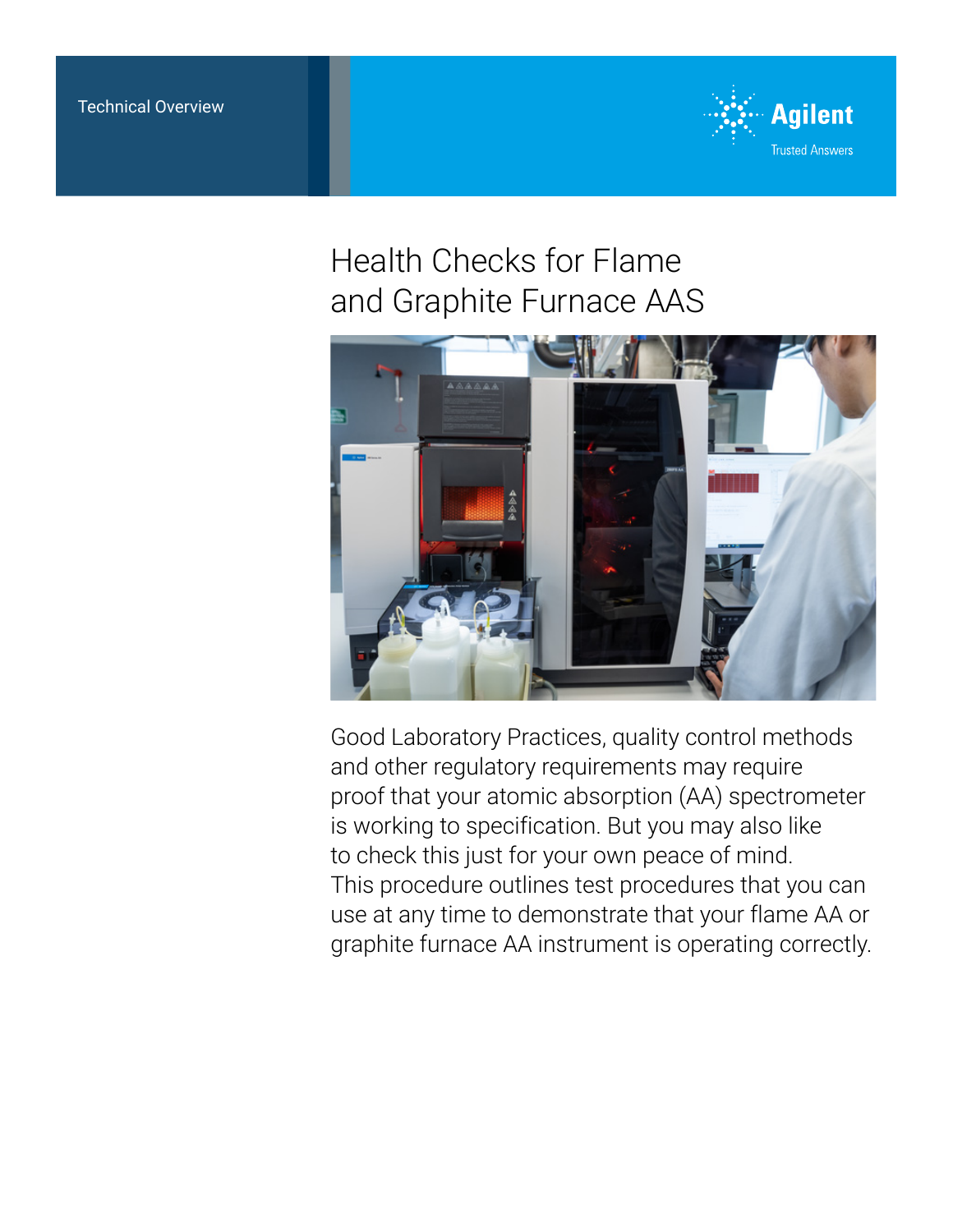# Flame AAS Health Checks

#### Background:

This test checks the performance of the burner and sample introduction system. Specifically, the test examines the sensitivity and precision of the system with the nebulizer optimized for maximum signal using the air/acetylene burner.

The test is performed using a copper lamp at the 324.8 nm emission line. A detergent solution is aspirated for 60 seconds, followed by distilled water, followed by a 5 mg/L Cu standard solution. The nebulizer uptake rate, absorbance and precision are measured using 10 replicates of 5 seconds integration with the burner position, nebulizer and impact bead optimized for maximum signal.

If routine maintenance is required before completing these tests, refer to the Maintenance schedule section of the online Help for guidance on daily maintenance tasks and cleaning procedures.

#### Test procedure:

- 1. Develop a worksheet for this test. Select the flame method for Cu from the cookbook.
- 2. Click "Edit Methods..." Check that the sampling mode is set to manual, the measurement mode is set to Integration and set 10 replicates of 5 seconds duration with a pre-read delay of 5 seconds.
- 3. Click OK to Save the method changes.
- 4. Install the Cu hollow cathode lamp. Ensure that the lamp position in the Cu method matches the position where the lamp is located.
- 5. Click on the Analysis tab and Press the Optimize button to go to the Optimization display.
- 6. Select the Cu method from the list and click OK. Verify that the Cu lamp is switched on.
- 7. Ensure that the optical path through the sample compartment is free of obstructions. Optimize the lamp alignment by slowly turning each of the adjustment knobs on the lamp holder in turn to maximize the signal bar, rescaling the display where necessary. Once the lamp alignment is complete, record the % Gain displayed and compare this with the expected value.
- 8. Press the Optimize Signal button.
- 9. Check that the mixing paddles are fitted inside the spray chamber. Disassemble the spray chamber and re-install the mixing paddles if required.
- 10. Verify that the liquid trap is filled with water.
- 11. Verify that a 30 cm length of the wide bore capillary tubing (part number 9910024800) is connected to the nebulizer.
- 12. Verify that the air/acetylene burner is fitted.
- 13. Press the Ignite button to light the flame. Allow the burner to warm up for at least 10 minutes.

#### What you will need:

- An Agilent copper (Cu) hollow cathode lamp (coded or uncoded)
- A 5 mg/L copper (Cu) standard solution
- A dilute (1%) detergent solution
- A 0.1% nitric acid rinse solution
- Distilled de-ionized water
- An air/acetylene burner
- A 10 mL graduated measuring cylinder

- 14. Aspirate the nitric acid rinse solution and perform an Instrument Zero.
- 15. Aspirate the 5 mg/L copper standard solution and adjust the nebulizer, burner position and impact bead to achieve the highest absorbance signal.
- 16. Aspirate distilled de-ionized water and use a measuring cylinder to measure the volume of solution aspirated by the nebulizer in one minute. Record the nebulizer uptake rate (mL/min.).
- 17. Press OK and then Cancel to close the Optimization display.
- 18. Aspirate a detergent solution for 60 seconds, followed by distilled de-ionized water.
- 19. From the Analysis window, click on Sample 001 and press Read.
- 20. Ensure the distilled de-ionized water is aspirated for the Instrument Zero reading. When prompted, aspirate the 5 mg/L copper standard solution.Record the Mean Absorbance and %RSD of the readings obtained for the 5 mg/L copper standard solution.
- 21. At the end of the reading, aspirate distilled de-ionized water for at least 10 seconds.
- 22. Press Stop to exit the Read mode and then press the Flame Off button to extinguish the flame.
- 23. Compare the readings obtained for the 5 mg/L copper standard solution with the expected results. If the achieved results do not meet the expected result, refer to the Troubleshooting section below for suggested corrective actions. Retest as appropriate. If the expected results still cannot be obtained after trouble shooting and retesting, a service call may be required.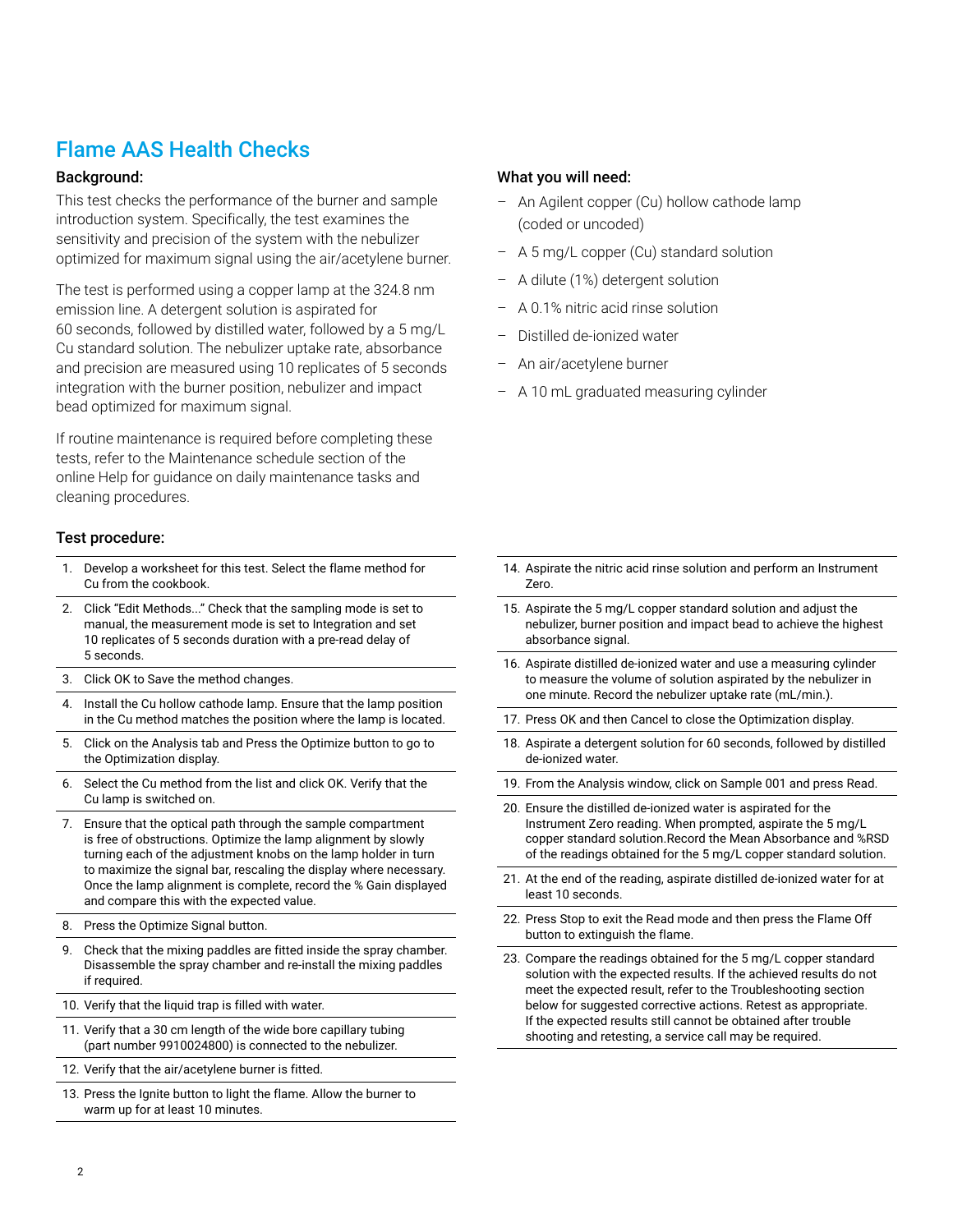### Expected performance:

| % Gain for the Cu lamp            | < 55%                            |
|-----------------------------------|----------------------------------|
| Nebulizer uptake rate             | Within range $4.0 - 6.5$ mL/min. |
| Absorbance for 5 mg/L Cu standard | $\geq$ 0.4 Absorbance            |
| Precision for 10 replicates       | $< 1.0$ %RSD                     |

### Trouble shooting:

| <b>Observed Problem</b> | <b>Recommended Check/s</b>                                                                                                                            |
|-------------------------|-------------------------------------------------------------------------------------------------------------------------------------------------------|
| Poor precision          | - Check the mixing paddles are installed in the spray chamber and fitted correctly (pip in the centre of the<br>paddles facing towards the nebulizer) |
|                         | - Check burner is aligned correctly                                                                                                                   |
|                         | - Check nebulizer is set up correctly by measuring the uptake rate                                                                                    |
|                         | - Check impact bead adjustment. Try adjusting the impact bead adjuster half a turn clockwise and repeat<br>the test                                   |
|                         | - Check all flame shields and chimney in position                                                                                                     |
|                         | - Check nebulizer, burner, spray chamber and paddles are clean                                                                                        |
|                         | - Check purity of gas supplies, especially air supply for carryover of moisture or oil                                                                |
| Low absorbance          | - Check burner is aligned correctly                                                                                                                   |
|                         | - Check nebulizer is set up correctly and check for possible blockage of the capillary by measuring the<br>uptake rate                                |
|                         | - Check impact bead adjustment. Try adjusting the impact bead adjuster half a turn anti-clockwise and<br>repeat the test                              |
|                         | - Check the standard solution used. Prepare a fresh solution and repeat the test                                                                      |
|                         | - Check nebulizer, burner, spray chamber and paddles are clean                                                                                        |
|                         | - Check the hollow cathode lamp alignment and function                                                                                                |
| Low uptake rate         | - Check sample tubing for blockages                                                                                                                   |
|                         | Check impact bead adjustment. Try adjusting the impact bead adjuster half a turn anti-clockwise and<br>repeat the test                                |
|                         | - Check nebulizer is set up correctly and check for possible blockage of the capillary by measuring the<br>uptake rate                                |
|                         | - Check nebulizer, burner, spray chamber and paddles are clean                                                                                        |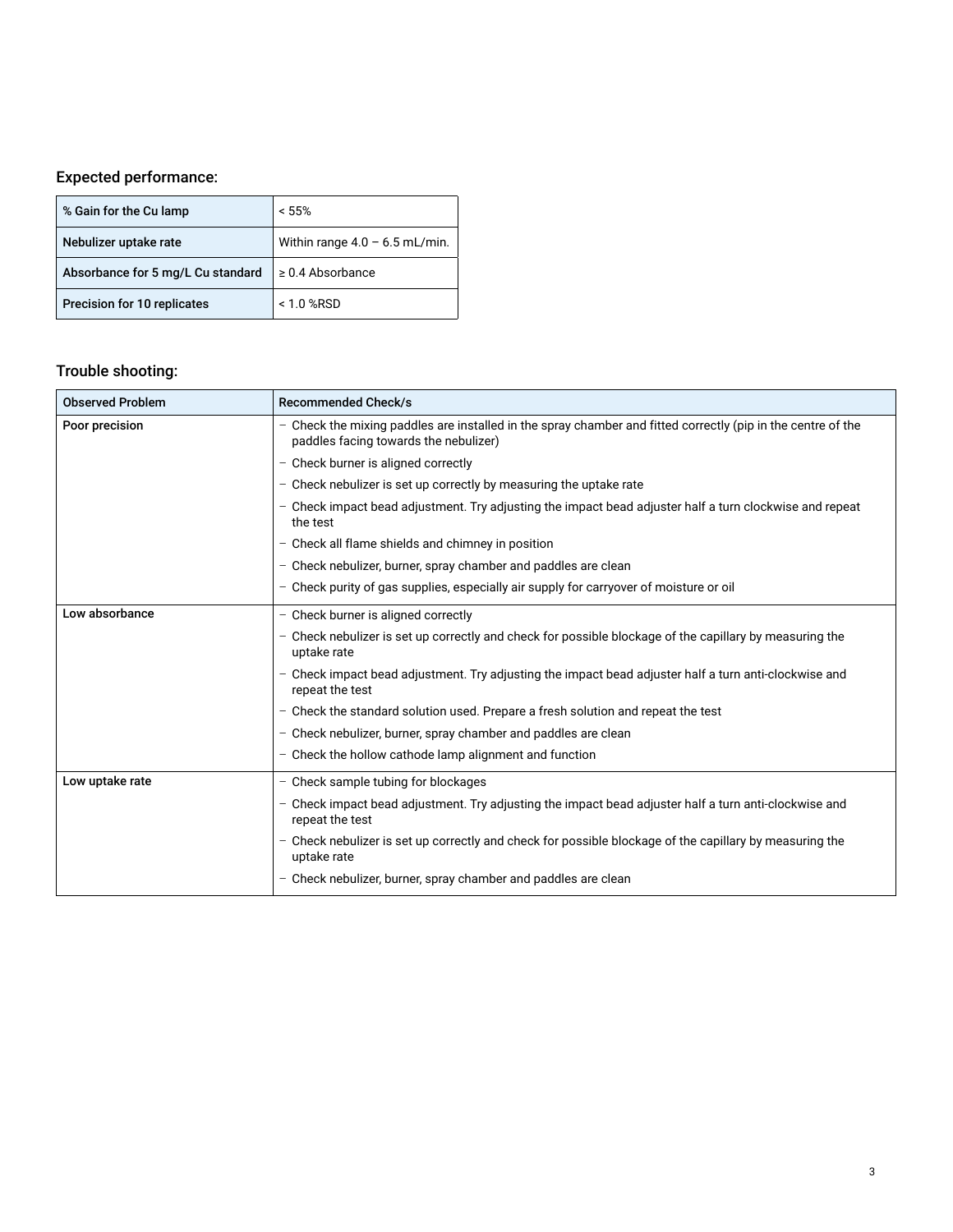## Graphite Furnace AAS Health Checks

#### Background:

This test checks the performance of the graphite furnace atomization system. Specifically, the test checks the analytical sensitivity and precision of the graphite furnace system. This is suitable for either the Zeeman graphite furnace AA systems, or the graphite furnace system installed as an accessory to the flame AA instrument.

The test is performed using a copper lamp at the 324.8 nm emission line. The sensitivity and precision is determined by injecting three replicates of a 25 μg/L Cu standard solution into the graphite furnace.

If routine maintenance is required before completing these tests, refer to the Maintenance schedule section of the online Help for guidance on daily maintenance tasks and cleaning procedures.

#### Test procedure:

| 1. | the furnace method for Cu from the cookbook.                                            | Develop a worksheet for this test. Select either the Zeeman or                                                                                                                                                                                                                                                                             |
|----|-----------------------------------------------------------------------------------------|--------------------------------------------------------------------------------------------------------------------------------------------------------------------------------------------------------------------------------------------------------------------------------------------------------------------------------------------|
| 2. | Automix, measurement mode is set to Peak Height and<br>3 replicates have been selected. | Click "Edit Methods" Check that the Sampling Mode is set to                                                                                                                                                                                                                                                                                |
| 3. | values have been defined:<br>Standard 1:<br>Standard 2:                                 | Go to the Standards page and verify the following concentration<br>12.5<br>25.0                                                                                                                                                                                                                                                            |
|    | Standard 3:                                                                             | 37.5                                                                                                                                                                                                                                                                                                                                       |
| 4. | solutions are set:<br><b>Bulk Standard Position:</b>                                    | Go to the Sampler page and verify the following locations for the<br>51                                                                                                                                                                                                                                                                    |
|    | Make Up Position:<br>-                                                                  | 52                                                                                                                                                                                                                                                                                                                                         |
|    | Total volume (µL):<br>-                                                                 | 25                                                                                                                                                                                                                                                                                                                                         |
|    | Sample Volume (µL):<br>$\qquad \qquad -$                                                | 10                                                                                                                                                                                                                                                                                                                                         |
|    | Modifier Volumes (µL):<br>$\qquad \qquad -$<br><b>Bulk Concentration:</b>               | 0                                                                                                                                                                                                                                                                                                                                          |
|    | $\qquad \qquad -$                                                                       | 25.0                                                                                                                                                                                                                                                                                                                                       |
| 5. | Click OK to Save the method changes.                                                    |                                                                                                                                                                                                                                                                                                                                            |
| 6. |                                                                                         | Install the Cu hollow cathode lamp. Ensure that the lamp position<br>in the Cu method matches the position where the lamp is located.                                                                                                                                                                                                      |
| 7. | the Optimization display.                                                               | Click on the Analysis tab and Press the Optimize button to go to                                                                                                                                                                                                                                                                           |
| 8. | click OK. Verify that the Cu lamp is switched on.                                       | Select the Zeeman or the furnace method for Cu from the list and                                                                                                                                                                                                                                                                           |
| 9. | and compare this with the expected value.                                               | Ensure that the optical path through the sample compartment<br>is free of obstructions. Optimize the lamp alignment by slowly<br>turning each of the adjustment knobs on the lamp holder in turn<br>to maximize the signal bar, rescaling the display where necessary.<br>Once the lamp alignment is complete, record the % Gain displayed |
|    |                                                                                         | 10. If not already in position, install the workhead of the graphite<br>furnace AA into the sample compartment. Using the workhead<br>positioning height and/or lateral adjustment knobs, adjust the                                                                                                                                       |

position of the workhead to maximize the light passing through

#### What you will need:

- An Agilent copper (Cu) hollow cathode lamp (coded or uncoded)
- A 25 μg/L copper (Cu) standard solution
- A 0.1% nitric acid blank solution

- 11. Press OK and then Cancel to close the Optimization display.
- 12. If not already in position, install the furnace autosampler of the graphite furnace AA onto the instrument.
- 13. Select Furnace Facilities from the Instrument menu and then click "Align".

 The sampler will position the capillary at position 1 in the fully down position. Check and adjust (if necessary) the alignment of the probe to ensure the probe is correctly located in the center of the vial, and not touching the base.

 Click "Align" again. The probe will move to the furnace workhead and lower into the furnace. Check and adjust (if necessary) the sampler position to ensure that the probe, when lowered, enters the injection hole of the graphite tube without hitting the sides – and that the probe is set to the correct depth in the tube. Press Rinse to return the probe to the rinse station.

- 14. Press "Close" to close the Furnace Facilities display.
- 15. Place the blank (make-up) and the 25 μg/L Cu standard into suitable vials located in positions 52 and 51 (respectively) of the autosampler carousel.
- 16. From the Analysis window, click on Standard 2 in the Calibration window to select this – and press Start GTA. The solutions to prepare standard 2 will be collected in the probe and then injected into the graphite tube. The furnace program is then initiated.
- 17. Record the Mean Absorbance and %RSD of the readings obtained for the 25 μg/L copper standard solution.
- 18. Compare the readings obtained for the 25 μg/L copper standard solution with the expected results. If the achieved results do not meet the expected result, refer to the Troubleshooting section below for suggested corrective actions. Retest as appropriate. If the expected results still cannot be obtained after trouble shooting and retesting, a service call may be required.

the furnace.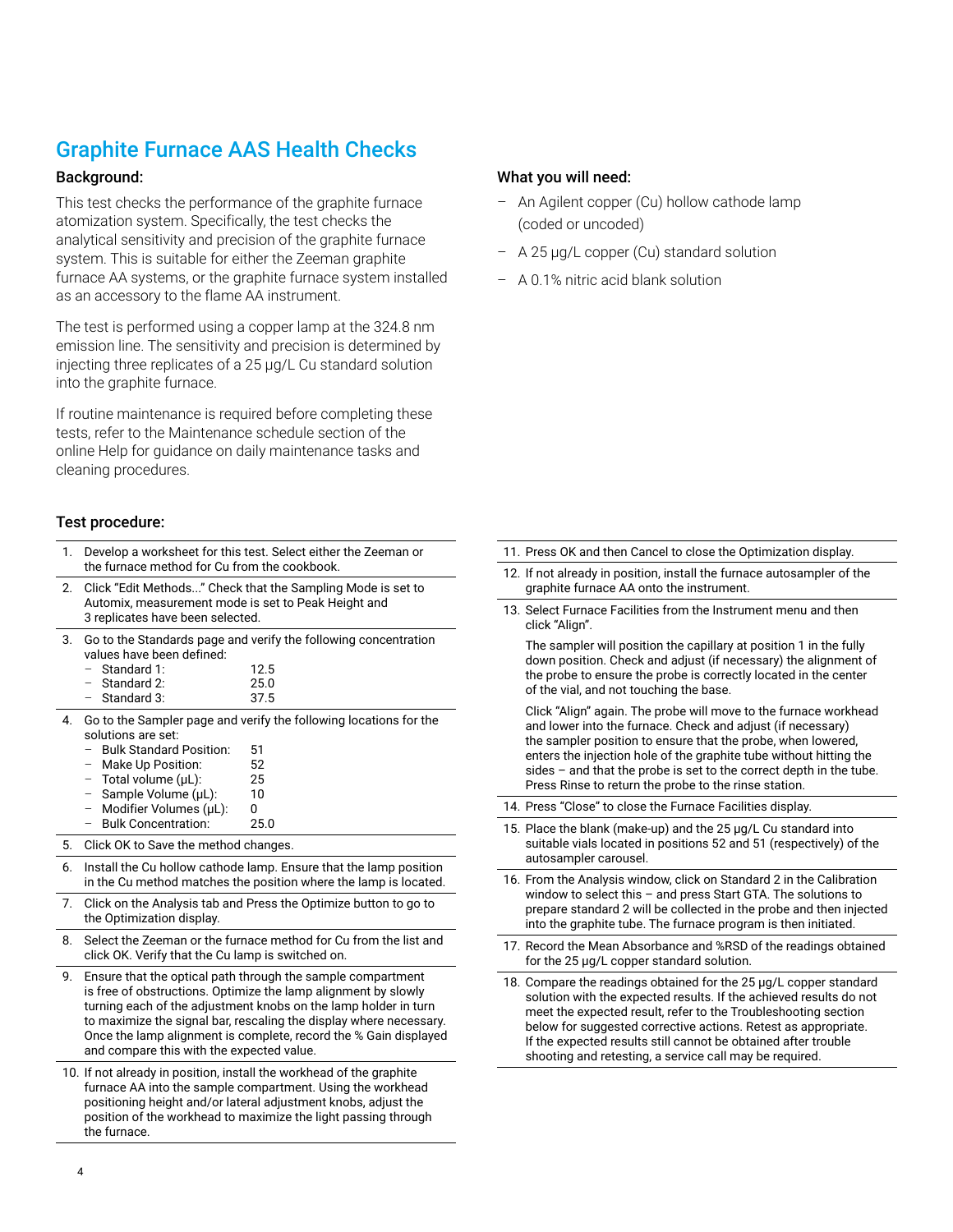#### Expected performance:

| % Gain for the Cu lamp     | < 55%                                                                                                  |
|----------------------------|--------------------------------------------------------------------------------------------------------|
|                            | Absorbance for 25 µg/L Cu standard $\geq 0.15$ Absorbance ( $\geq 0.10$ Absorbance for Zeeman systems) |
| Precision for 3 replicates | $\leq 4.0$ %RSD                                                                                        |

#### Trouble shooting:

| <b>Observed Problem</b> | <b>Recommended Check/s</b>                                                                                                                                                  |
|-------------------------|-----------------------------------------------------------------------------------------------------------------------------------------------------------------------------|
| Poor precision          | - Recheck alignment of the dispensing capillary to confirm probe positioning is correct and droplet is being<br>dispensed into the centre of the tube                       |
|                         | - Check the age of the graphite tube and replace tube if necessary                                                                                                          |
|                         | - Check that the tip of the dispensing capillary is clean and free of deposits                                                                                              |
|                         | - Check that the rinse solution in the rinse bottle of the autosampler is acidified with 0.01% nitric acid.<br>The addition of 0.002% Triton X100 is also often useful.     |
|                         | - Perform a Rinse of the furnace autosampler and while manually lifting the probe, verify that there is a<br>continual flow of rinse solution from the dispensing capillary |
|                         | - Check that the standard and make-up (blank) solutions have been prepared in an acid matrix                                                                                |
| Low absorbance          | - Recheck alignment of the dispensing capillary to confirm probe positioning is correct and droplet is being<br>dispensed into the centre of the tube                       |
|                         | - Check the age of the graphite tube and replace tube if necessary                                                                                                          |
|                         | - Check that the standard and make-up (blank) solutions are located in the nominated positions in the<br>autosampler carousel                                               |
|                         | - Check that the standard and make-up (blank) solutions have been prepared in an acid matrix                                                                                |
|                         | - Check when the standard was prepared. If this is more than a few days old, prepare a fresh standard                                                                       |
|                         | - Confirm that you are using argon as the inert gas supply to the graphite furnace AA                                                                                       |
|                         | - Check the condition of the electrodes in the furnace workhead. Clean the surface to remove any loose<br>graphite or other material that may be present                    |

# Need further guidance?

If you would like additional advice combined with tips and tricks to help ensure you are able to achieve the best performance, and your maintenance SOPs are robust and reliable, refer to the Agilent AA Troubleshooting and [Maintenance Guide](https://www.agilent.com/cs/library/troubleshootingguide/public/technicaloverview-AA-guide-5994-0858EN-agilent.pdf) available from the Agilent website.

#### Stay up to date with the best AAS practices for instrument maintenance and operation.

Explore the AAS resource hub, visit [explore.agilent.com/aas-resource](http://explore.agilent.com/aas-resource).